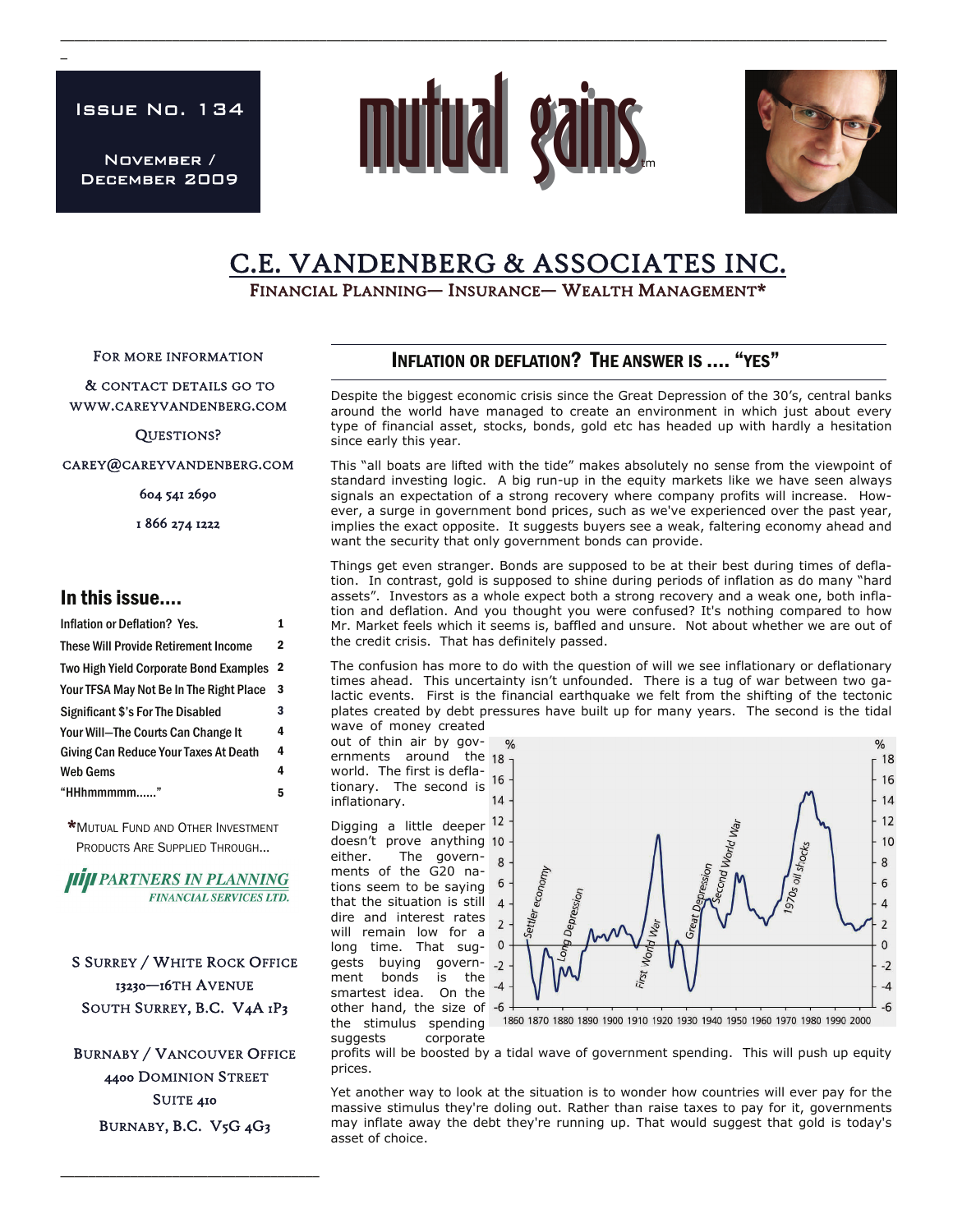#### Page 2

As you can see all three of these interpretations can be justified and their repercussions extrapolated into the future but all of them can't be right.

\_\_\_\_\_\_\_\_\_\_\_\_\_\_\_\_\_\_\_\_\_\_\_\_\_\_\_\_\_\_\_\_\_\_\_\_\_\_\_\_\_\_\_\_\_\_\_\_\_\_\_\_\_\_\_\_\_\_\_\_\_\_\_\_\_\_\_\_\_\_\_\_\_\_\_\_\_\_\_\_\_\_\_\_\_\_\_\_\_\_\_\_\_\_\_\_\_\_\_\_\_\_\_\_\_\_\_\_\_\_\_\_\_\_\_\_\_\_

So is there any safe place in which to have your money? Well first, I believe as most do that inflation is inevitable. The government bond markets have recently softened and are starting to say that is what will happen.

Many would believe that the best way to protect against deflation and inflation is by holding high quality U.S. companies such as Johnson & Johnson, Wal-Mart, Microsoft, Nestle, Nokia and Coca-Cola. These name brand, highly profitable companies continue to get cheaper by virtue of their steadily improving financial fundamentals. In general they have low or very little debt (this is good during deflation or a very slow economy) and in many cases are sitting on wads of cash which they can use to buy up any of their smaller competitors. Also, they can boost their prices during inflationary times because of their strong footing in their respective markets and their sales and in turn, profits, are derived from selling right around the world rather than in just one country and currency.

# THESE WILL PROVIDE OUR RETIREMENT INCOME

As the average age in the world increases, we will see an ever increasing appetite for income producing investments. This is currently being demanded from those age 60 plus in North America and other developed areas around the world. Yield or a monthly income on investments is what retired people (and you may be one of them) are looking for.

These investments must create stable income that will increase over time so as to offset the increasing prices (inflation) of the needs and wants of western world retirees. The investment areas that will fit this best are:

Blue Chip companies – companies with strong financial positions, the ability to grow their earnings and payout dividends. Companies that supply the products and services that we continue to use and need in our everyday living.

High Yield Bonds – in a rising interest rate environment (which will happen at some time) government bonds will actually fall in price. As I said already, this is starting to happen. Ironically, 4 out of 5 dollars being invested by Joe Public today has been going into government bonds. This could prove to be a huge mistake going forward. High yield corporate bonds offer much higher yields and if chosen intelligently will produce very healthy returns (high single digits) over the next few years.

Real Return Bonds - they say "bond" in the name but they are much better than a regular government bond, the bonds that so much investment money is going into now. Real Return Bonds have the principal amount you invested go up with inflation PLUS the interest rate paid is based on the ever increasing inflation adjusted principal of your bond. More on this in a future

#### issue of **mutual** *Rains*.

Commercial Real Estate – this is a "hard asset" most often participated in through REIT's (Real Estate Invesment Trusts). REIT's own office buildings, apartment complexes, shopping malls etc. Because real estate is a hard asset it will increase in value over time. Also, the rents on the properties will be increase over time as will the income paid out to investors in REITs.

Infrastructure – you will be hearing a lot more about these kinds of investments going forward. Governments are spending a lot of money building new highways, bridges, public transportation systems (including airports) and power generation systems. Many governments will go into a P3 (Public Private Partnership) with a corporate entity to pay for these projects. These companies will receive a portion of the income derived from them on a long term basis. This income that will continue to go up with inflation over the course of many years and will be paid out to investors in these infrastructure companies.

### TWO HIGH YIELD CORPORATE BOND EXAMPLES

I've talked about High Yield Corporate Bonds for the past 12 months almost without ceasing as it seemed to be one of the best areas to invest, particularly if you had new money to invest and were nervous about it's security. Those who heeded that advice and recognized the compelling nature of the timing of such an investment, have so far been very highly rewarded in the neighbourhood of +19 to +30% (Dec 1st 2008—Nov 30th 2009). Having said that, I want to give you some examples of evidence why, although big gains have been made, there are still very healthy returns available over the next 2—3 years for conservative investors and their savings account and GIC monies.

Whenever you make an investment you want to be confident that the company you are investing in will be around for the long term. When you are buying a piece of a company you want to make sure that the price being paid for the company's shares, after assessing all the financial metrics, is a cheap price if not, a very good price.

With high yield corporate bonds, it's definitely preferable that the company is around for at least the time during which you hold their bonds. However, what if the company fails? That is where deep analysis of a professional portfolio manager can determine what your downside would be and through that, sort out what bonds are low risk and which bonds aren't.

Here are 2 examples from one of the portfolio managers I use for my clients, the ones who have invested millions in High Yield Corporate Bonds over the past several months and since then have done very well.

The first example is the largest grocery chain company in Canada. Three years ago this company decided it should diversify by selling general merchandise in it's stores. It felt it needed to do that to compete with Walmart. The implementation of this was poor and thus their financial results started to look less than stellar. The companies share price fell and many who owned their bonds didn't want to own them anymore. Many sold the bonds they held in their portfolios for less than they would have gotten had they held them to maturity. They wanted their money out because many were questioning whether the company would survive the increased competition Walmart and their other competitors, were bringing.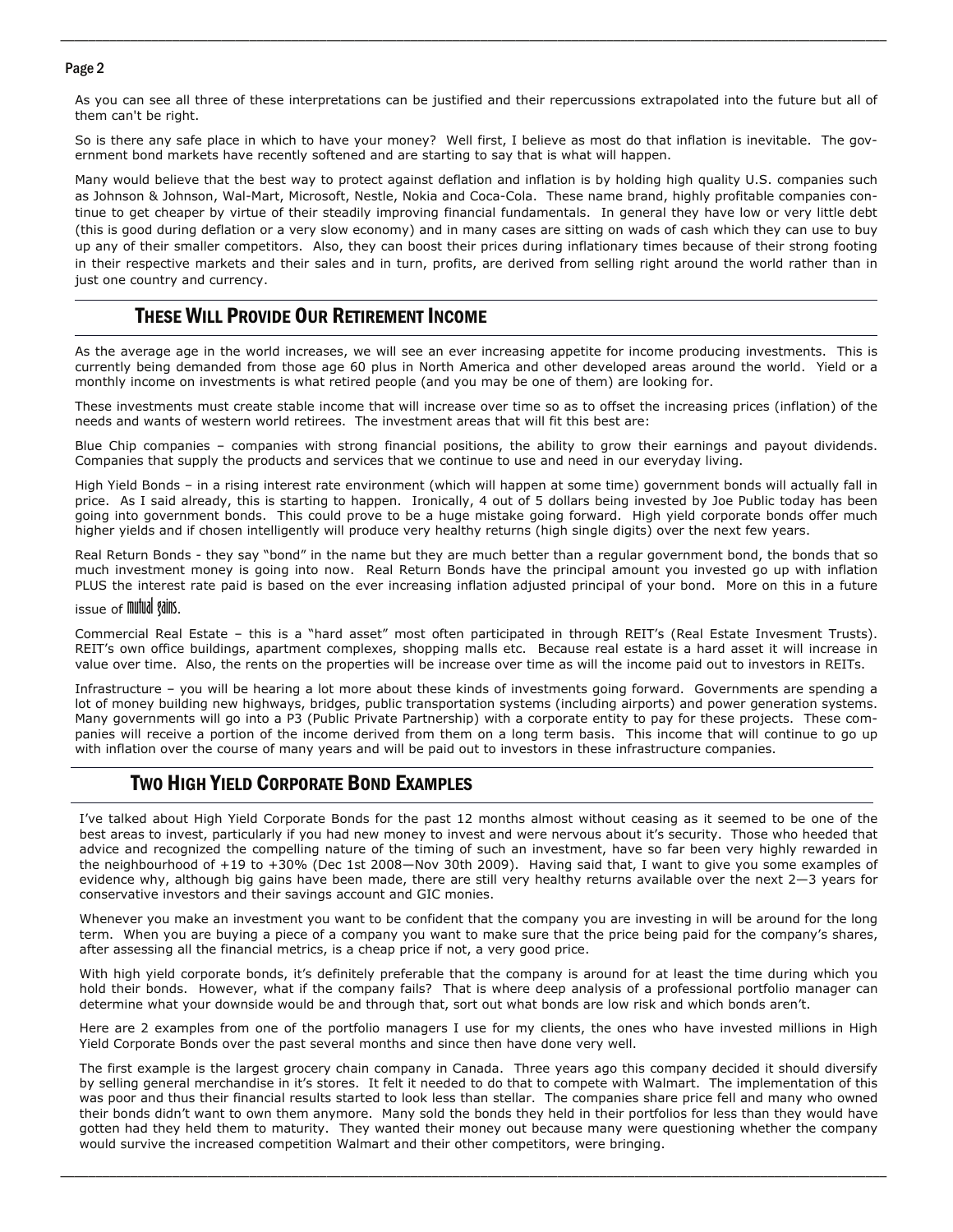The deep digging by the investment management team I work with found that the company's real estate holdings were significant and in prime locations. Also very important was this real estate was recorded on the company's books at historical cost, not what the real estate was all worth today. Crunching the numbers showed that the real estate value was between \$4 and \$5 Billion yet the total debt of the company was 90% of that. In other words, if the company did go into bankruptcy bond holders would quite easily recapture their bond value through the real estate.

\_\_\_\_\_\_\_\_\_\_\_\_\_\_\_\_\_\_\_\_\_\_\_\_\_\_\_\_\_\_\_\_\_\_\_\_\_\_\_\_\_\_\_\_\_\_\_\_\_\_\_\_\_\_\_\_\_\_\_\_\_\_\_\_\_\_\_\_\_\_\_\_\_\_\_\_\_\_\_\_\_\_\_\_\_\_\_\_\_\_\_\_\_\_\_\_\_\_\_\_\_\_\_\_\_\_\_\_\_\_\_\_\_\_\_\_\_\_

The second example, a well known, name brand food company. This company didn't have the best financial statements which is why it's bonds were selling way below their maturity or "par" value. Like the first example, this company owns a lot of real estate, mostly farmland, in Hawaii, California, Central and Latin America. A bit of research by one of the investment management teams I work with showed that the average price per acre to completely secure the bonds was \$18,000. The average price per acre over the past 10 years has been \$15,000 at the low end and \$50,000 per acre at the high end of the real estate cycle. If the company folded the bond holders would be completely covered and that doesn't even include the company's real estate holdings in Europe and Asia where their packaging is done.

As more and more people gain confidence about the future and find that their government bonds aren't giving them the interest income they need and actually seeing their government bonds fall in price due to rising interest rates, Corporate High Yield Bonds could prove to be the primary recipient of investors monies. The result will be increasing prices on Corporate High Yield Bonds. While you hold them you will continue to get a healthy interest payment.

 IMPORTANT COMPARISON NOTE: The average High Yield Corporate Bond is paying almost 700 basis points (7%) more than a government bond and the average price of a High Yield Corporate Bond is approximately \$85 (maturity / par value is \$100). By contrast, the 3 biggest "short term bond funds" in Canada (Investors, RBC and TD) are earning an interest yield of 2.8% and virtually every one of their bonds is trading for above the maturity / par value. If you hold an Investors, RBC or TD short term bond fund I'd seriously consider a review of those investments for replacement.

### YOU MAY NOT HAVE YOUR TFSA INVESTED IN THE RIGHT PLACE

The TFSA has been the most significant tax sheltered savings plan to come around since the RRSP in 1967. With all new things there is always a long learning curve. During this first year of the TFSA, people have tended to do the right thing by contributing to a TFSA. You take up to \$5,000 sitting in your regular savings or chequing account and you start a TFSA. Every year you take whatever cash you have and stash up to another \$5,000 into your TFSA. That may only be partly right.

To determine if you are being only partly right you have to ask yourself, 1) "What am I going to use this money for?" 2) "How long will it stay there?" and 3) "Will I be withdrawing all of the money in (insert answer from question 2) months / years?".

The "partial right" I've been seeing is the wrong investment being held inside a TFSA. Since many people have a chequing or savings account, the default investment for a TFSA is that same savings account. That isn't a bad thing but it really doesn't do as much good as it could.

Example: A "high interest" savings account currently pays 1.05% interest. \$5,000 for 1 year earns you \$52.50. Held outside a TFSA you would pay a maximum of \$22.94 in tax (assuming you are earning over \$126,000). So, if you put it in your TFSA you are saving a maximum \$22.94. If you don't have any other investments (non RRSP) and you are going to need the money for a trip, furniture or a new car within the next 12 months or so then yes, the TFSA with a savings account is your best choice.

However, do you have investments that are outside your RRSP? If your answer is "Yes" then the strategy to use is this. Set up an annual, automatic transfer of \$5,000 of your existing investments into a TFSA. The investments don't have to change. It is simply taking investments you already have and put it into a TFSA. Over a period of a few to several years you can SAVE THOUSANDS OF DOLLARS IN TAX rather than just saving hundreds.

Let's assume you have 2 investments, a High Interest Savings Account and and a High Yield Corporate Bond mutual fund. The savings account will earn 1 - 2% over a longer period of time. The mutual fund should earn you much more than that. Historically, that has been the case. You want the higher earning investment inside the TFSA.

Let's look at January 1st 2010 at which time you could have \$10,000 in total put into your TFSA. The 2 options (as above) would look as follows:

| ING Acct | \$10,000 @ 1% interest                  |     | \$100 interest |     | $$40$ tax |
|----------|-----------------------------------------|-----|----------------|-----|-----------|
|          | High Yield Bonds \$10,000 @ 5% interest | $=$ | \$500 interest | $=$ | \$200 tax |

A TFSA is geared to saving tax on any investment earnings (interest, dividends and / or capital gains) you earn inside the TFSA. The higher the potential earnings on your investment the more a TFSA will save you in tax. Using up TFSA room with a savings account when you have investments (mutual funds, bonds, stocks, principal protected notes etc) outside your RRSP is not using the TFSA to it's full tax saving advantage. Make the change if you need to.

### THERE ARE SIGNIFICANT \$'S AVAILABLE FOR DISABLED MEMBERS OF THE FAMILY

The Registered Disability Savings Plan (RDSP) has been available for almost 1 year and finally the snowball is starting in terms of the number of institutions where you can set one up and of course the number of people who are contributing to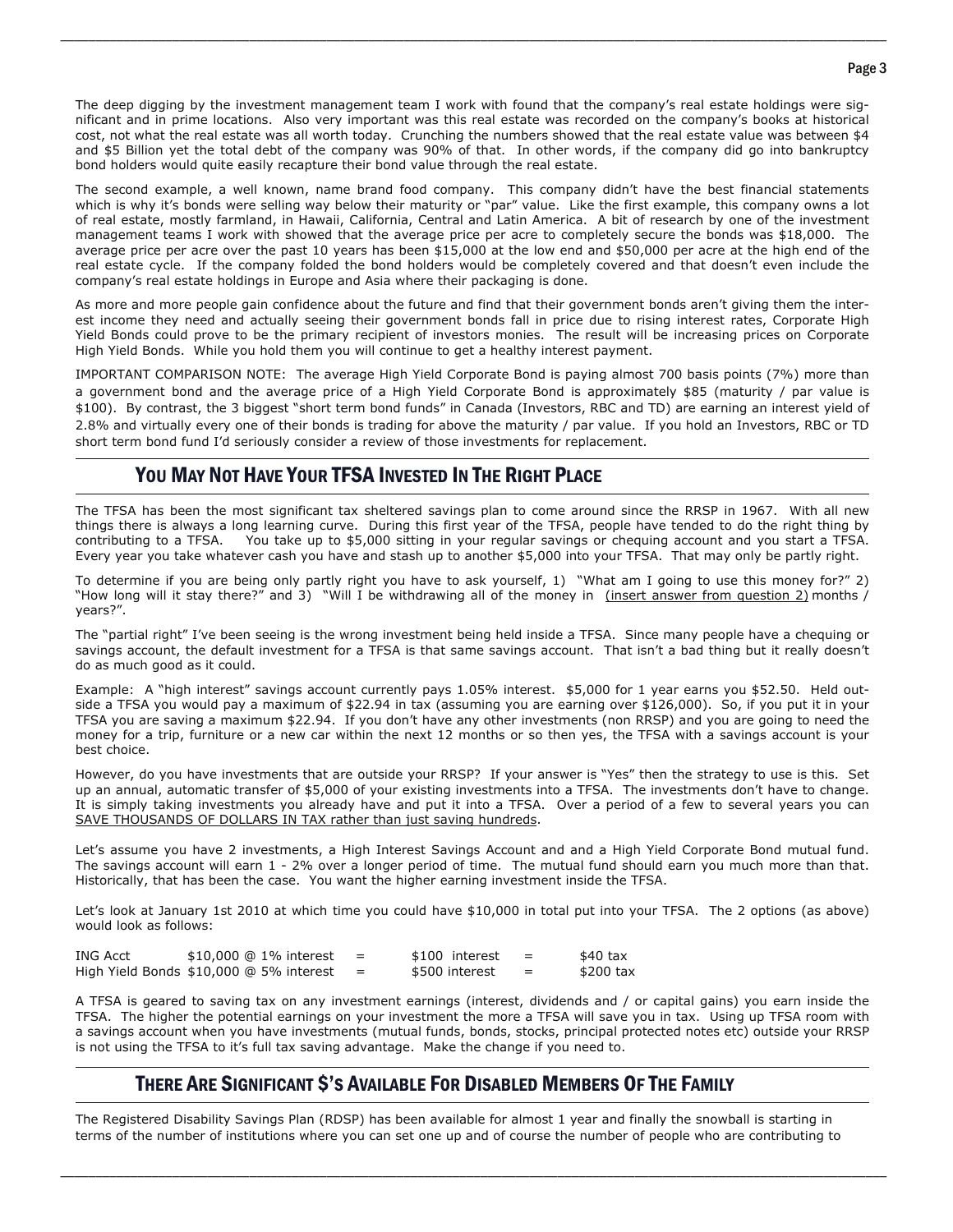#### an RDSP.

Yes, you need money... to be contributing money... to get money however, with the RDSP a relatively small contribution can get you a much greater contribution to your plan by the government.

\_\_\_\_\_\_\_\_\_\_\_\_\_\_\_\_\_\_\_\_\_\_\_\_\_\_\_\_\_\_\_\_\_\_\_\_\_\_\_\_\_\_\_\_\_\_\_\_\_\_\_\_\_\_\_\_\_\_\_\_\_\_\_\_\_\_\_\_\_\_\_\_\_\_\_\_\_\_\_\_\_\_\_\_\_\_\_\_\_\_\_\_\_\_\_\_\_\_\_\_\_\_\_\_\_\_\_\_\_\_\_\_\_\_\_\_\_\_

First, let's look who qualifies first and then we'll get into the numbers.

To qualify, a person must have severe and prolonged physical or mental disability that entitles them for the disability tax credit under CRA guidelines. This includes blindness, the need to receive life sustaining therapy, being restricted in the basic activities of daily life such as dressing, feeding and walking or lacking the mental functions necessary for everyday life.

The amount that the government will contribute to an RDSP depends on income. If a person is under 18 it is based on their parent's income. Assuming that is the case, when income is less than \$77,664 for the family, you can contribute \$1,500 to an RDSP and you will get up to \$3,500 contributed to the RDSP by the government through the Canada Disability Savings Grant and the Canada Disability Savings Bond. That is an annual contribution amount. They will pay that annually to the RDSP up until the disabled person is 49 years old. This is a potential total of \$171,500 which you can get from the government.

 repaid. An understandable hurdle considering the amount of money being handed out. The catch? Money can't be taken out of the RDSP for 10 years otherwise all the grant and bond money would have to be

# YOUR WILL—THE COURTS CAN CHANGE IT

You know that Will you drafted? The one that left out or short changing a family member in comparision to the others you will be leaving money to? If you don't change your Will and it is contested by that family member, the courts could rebalance the scales so your estate is split up, in their opinion, equitably. That may make your blood boil simply hearing such a statement but those are the kind of changes being made in B.C. through the "Wills Variation Act".

Most of the conflict will show up in the contestation of wills of people who are in their second marriage. This is particularly true if the second marriage family is more heavily favoured in the will than members of the first family. Should any of the short changed members of the family contest your Will, the named heirs could find themselves faced with adversarial, upsetting and expensive litigation .

One way to help the case for your Will's instructions is to have memos documenting your reasons for any potentially contentious wishes you may have. Don't discount that. Intention carries great weight. It shows there is reason behind the way you have written up your will other than spite or revenge.

Could this be your situation? It may then be time to review and rewrite your will. There are other ways to ensure your wishes are carried out outside the Will. You should be looking at those because if you are relying on your Will as it is written, it may not be exactly adhered to, as it is written. In any event, seek the counsel of a lawyer when drafting it.

# GIVING CAN REDUCE YOUR TAXES NOW AND AT DEATH

I've talked many a time over the past few years on how charitable donations can cost you virtually \$0 when using the 1,2 punch of investing in flow through shares and then making donations to the charities of your choice.

But that isn't what I want to talk about here. I want to make you aware that charitable donations can also reduce your taxes substantially on the year of your death. This is most effective when you have assets that will trigger a taxable event and you don't have a spouse to pass those assets to on a tax free basis. These would include real estate other than a principal residence, stocks or equity mutual funds. Any capital gains investment you may have held for years and / or a RRSP or RRIF.

To achieve that tax reduction most effectively, an innovative clause called an "Estate Tax Eliminator Clause" can be attached as a codicil to your Will. The clause can instruct your Executor to calculate the taxes owing at your death as well as in the previous year, and make charitable donations just large enough to eliminate those taxes. The wording would ensure the majority of your estate would pass to your beneficiaries however the government's tax share would be replaced by the charities you want to support. Again, seek the counsel of a lawyer in doing this and if you need a name of one or two, let me know.

# WEB GEMS

LIVING TO 100 — Ever wondered how long you'll live? Interestingly enough I find that when I go through a series of questions with a client in helping make Retirement Projections, most seem to think they won't live as long as what the averages say. Although we can't know for sure, we can at least make an educated guess.

That is where [www.livingto100.com](http://www.livingto100.com) comes in. To discover your life expectancy you take a quiz. The website was created by Dr. Thomas Perls, the founder of the New England Centenarian Study which is the largest study in the world looking at Centenarians and their families. The results are calculated based on your personal habits and family history. You also get tips on how to add potential years to your life expectancy. Did you know that flossing your teeth can add an entire year to your life? I wonder. If I do it twice per day rather than only once will I add 2 years to my life instead of 1? Hhhmmm...